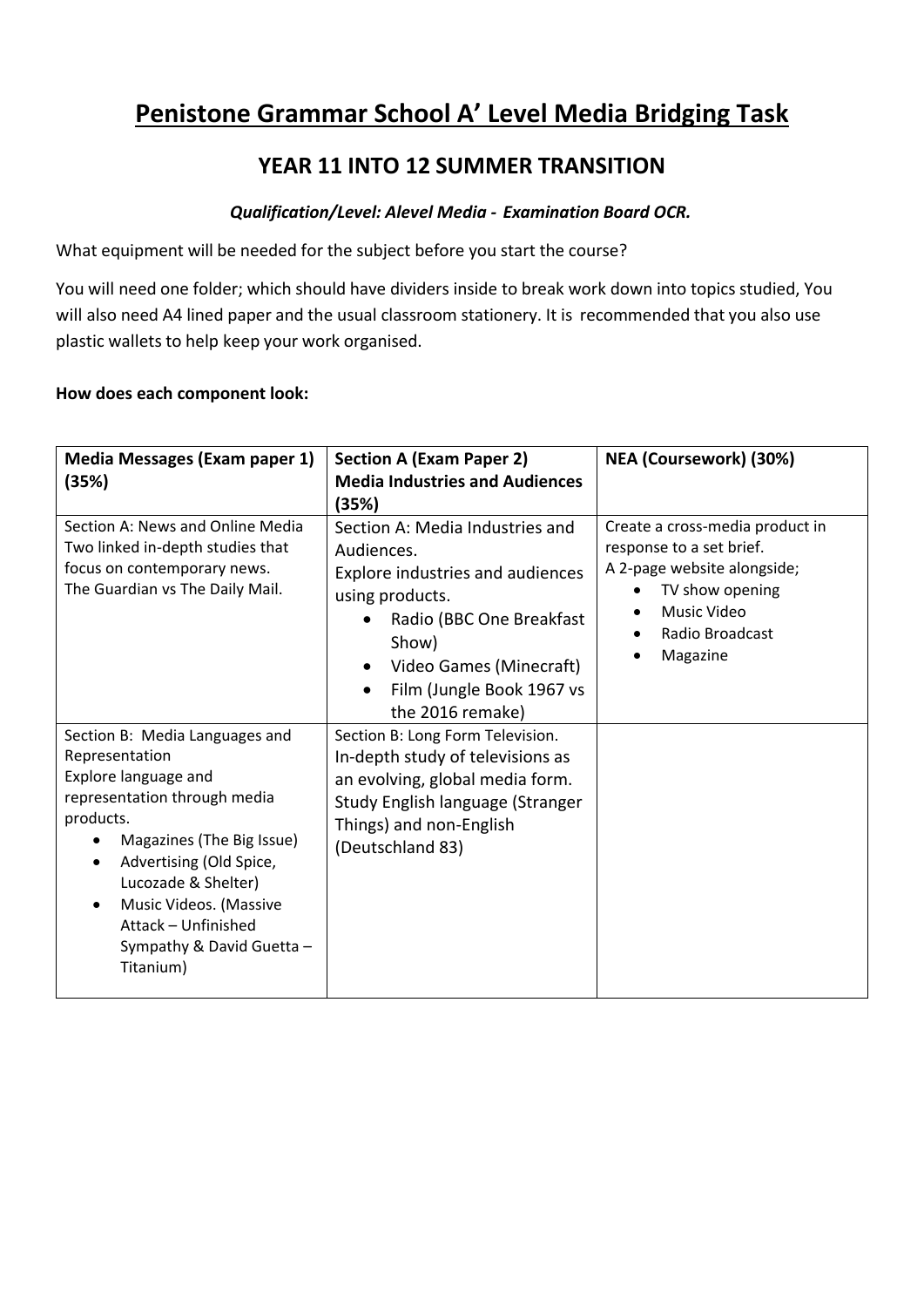## **Course textbooks and revision guides**

We recommend you purchase the following books to support your journey through the course.

| <b>Text books</b>                            | <b>Description:</b>                                                        |  |
|----------------------------------------------|----------------------------------------------------------------------------|--|
|                                              | Recommended subject knowledge booklet.                                     |  |
| STUDENT OUID                                 | Title: OCR A Level Media Studies Student Guide 1: Media Messages           |  |
|                                              | Amazon sell it for £12.99                                                  |  |
|                                              | https://www.amazon.co.uk/Level-Media-Studies-Student-                      |  |
|                                              | Guide/dp/1510429492/ref=pd sbs 1/257-9043337-                              |  |
| Media Studies<br>Component 1: Madia Messages | 7411405?pd rd w=RaGFe&pf rd p=a3a7088f-4aec-4dbd-97cc-                     |  |
|                                              | 9a059581fe7b&pf rd r=1AFR5YS9X21Z4JD34188&pd rd r=fd49f8d8-579a-4888-a7d3- |  |
| Levine Duestingtown<br>OCR                   | 323d4e65f937&pd rd wg=2O4Ev&pd rd i=1510429492&psc=1                       |  |
|                                              | Recommended subject knowledge booklet.                                     |  |
| <b>STUDENT GUID</b>                          | Title: OCR A Level Media Studies Student Guide 2: Evolving Media           |  |
|                                              | Amazon sell for £9.99                                                      |  |
|                                              | https://www.amazon.co.uk/Level-Media-Studies-Student-                      |  |
|                                              | Guide/dp/1510429506/ref=pd_bxgy_img_1/257-9043337-                         |  |
| OCR<br><b>ISIA LEVEL</b>                     | 7411405?pd_rd_w=Lu7Oa&pf_rd_p=e5130b5a-1765-4699-bcba-                     |  |
| Media Studies                                | dfad57398256&pf rd r=5X652TTH1YXJHP4FV5M8&pd rd r=728e8742-f3d9-4cc9-      |  |
| Component 2: Evelwing Media                  | 88b7-5ef5dd46913f&pd rd wg=ajqIr&pd rd i=1510429506&psc=1                  |  |
| Joseph Maanwicht<br>£1 H998<br>OCR           |                                                                            |  |
|                                              |                                                                            |  |
|                                              |                                                                            |  |
| <b>Revision Guides</b>                       |                                                                            |  |
| my revision notes                            | Title: My Revision Notes OCR A level Media Studies                         |  |
| <b>OCRAteve</b>                              | <b>Waterstones: £15.75</b>                                                 |  |
| <b>MEDIA</b><br><b>STUDIES</b>               | https://www.amazon.co.uk/My-Revision-Notes-Level-                          |  |
|                                              | Studies/dp/1510429212/ref=pd bxgy img 2/257-9043337-                       |  |
|                                              | 7411405?pd rd w=fPXwW&pf rd p=e5130b5a-1765-4699-bcba-                     |  |
|                                              | dfad57398256&pf rd r=CTBQ002WDYS9NAWH93S1&pd rd r=a476587b-5ff9-4a87-      |  |
|                                              | 9995-e13250494c5d&pd rd wg=jf5bY&pd rd i=1510429212&psc=1.                 |  |
| Victoria Alle<br>Mela Estegra                |                                                                            |  |
| A <sub>2</sub> HODGES                        |                                                                            |  |
|                                              |                                                                            |  |